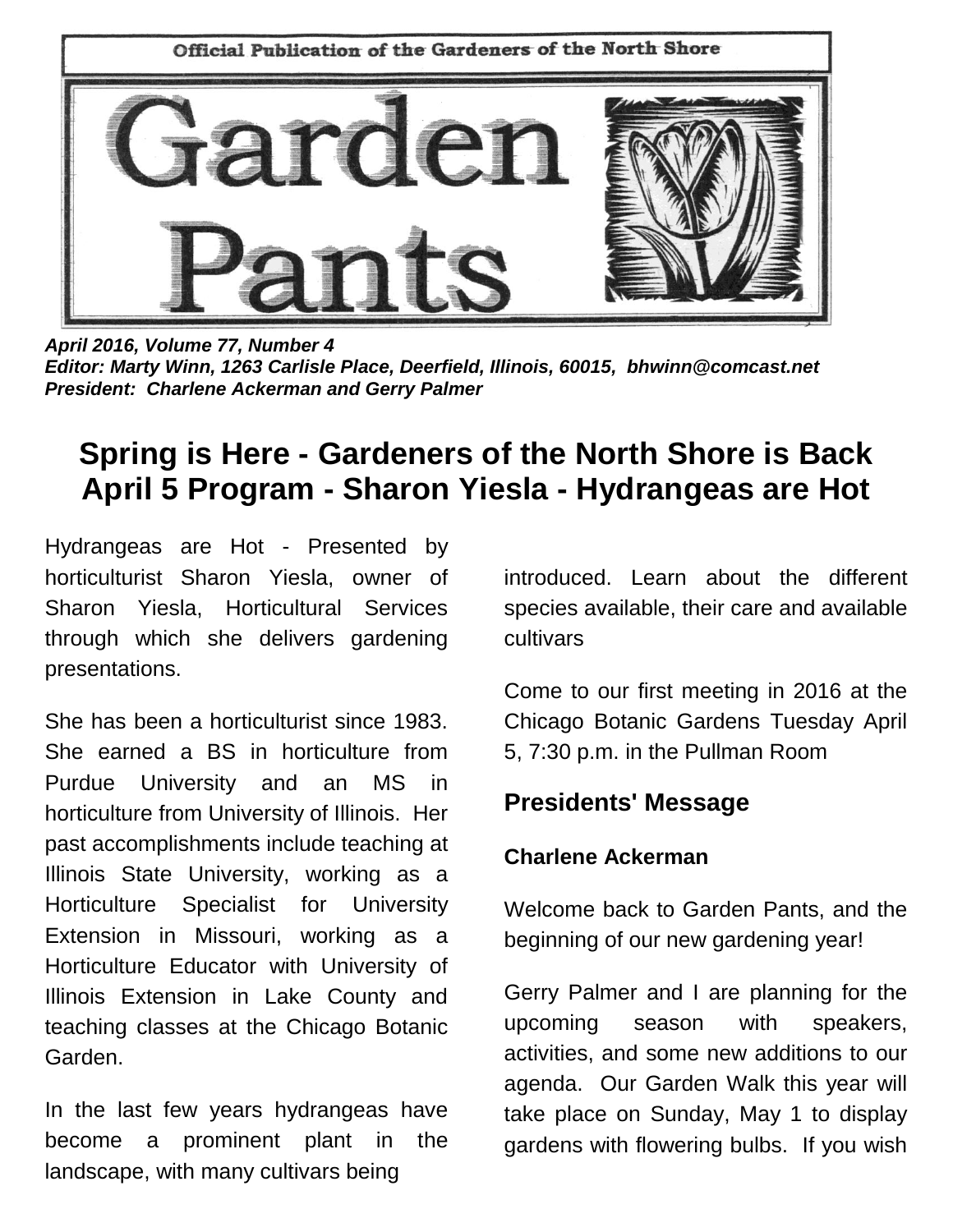to be part of this activity by opening your home to club members and the community at large, contact Gerry or me and let us know.

A little bit about your co-presidents: Gerry is a retired educator, having taught both at the high school and college levels. He keeps himself active in both community services as well as running a self-invented business for teachers, Psych. Kits. Ask him about it when you have a chance. He teaches nature classes in Lake Forest at Open Lands to elementary and Jr. High students. He is also the program chairperson at Dickinson Hall Senior Center, and he secures guest speakers for monthly meetings. During the spring and summer seasons, he busies himself with growing veggies from seeds, and uses them to prepare soups and sauces for his special dietary needs. "Way to go, Gerry"

I am also a retired educator, having taught at the preschool level, and spent 30 plus years as a director of day care centers in Illinois and California. My most recent position was at the Paul K. Kennedy Child Care Center at the VA Medical Center for 23+ years. I frequently return to read to the children, and to play with the babies in the Infant

Class! My hobbies include indoor and outdoor plantings. I have been in our Annual Garden Walk twice, and enjoy sharing my beautiful grounds with anyone who wishes to stop by. My perennials include numerous grasses, ground covers, and stately trees on a one acre property. Merilee Novinson, our past president was my garden designer during her working years, and she and husband John stop by each year to see the fruits of her labor, and to give me helpful transplanting tips, as well as to admire the emerging wisteria vine they shared and transplanted for me from their own grounds.

As spring emerges ,following an erratic winter season, we are all ready to grasp any opportunity to enjoy sunshine and a sense of optimism and joy .

Let's make this a year of sharing ideas, photos of your plants for upcoming Garden Pants issues, and working together to build membership and see our club flourish!

If you wish to contact either Gerry or myself, we welcome an email from you. My e-mail - charleneackerman [@comcast.net;](mailto:charleneackerman@comcast.net) Gerry's palmtree60045@yahoo.com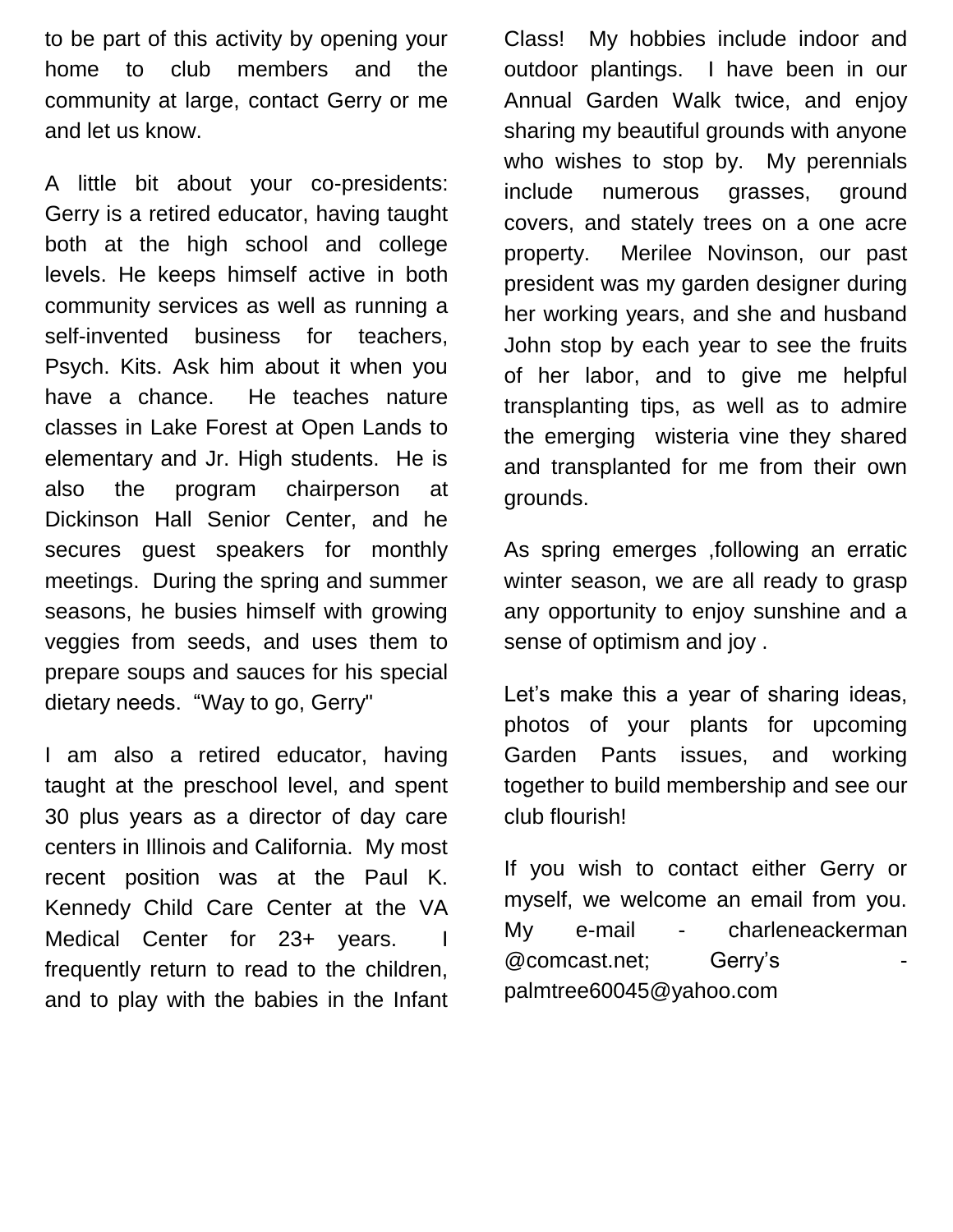## **FUTURE PROGRAMS - Karen Finerman**

May - Dori Flerlage - Vegetables June - Leigh Stewart - Restoration of the Brushwood building at Ryerson Woods with native gardens July - Kris Jarantoski August - Pot Luck Dinner August 13 - 14 Garden show at the C.B.G. September - Terry Cichocki - Trees October - Carol Cichorski - Winter interest November - attracting birds to your garden (not confirmed) December 5 - annual dinner - Back Yard Grill - Highland Park - Entertainment by Martin Lopez - "Fiddle Faddle" - Charlene Ackerman

Possible Field trips Red's Garden Center in Northbrook - with seminar - date TBA Pesche's Garden Center - Des Plaines - May 21-22 details forthcoming Ball Seed - West Chicago

## **Spring Garden Walk - May 1st**

We will have a Spring garden walk on May 1st Carol Sternal - Mundelein; Alan Schulman - Riverwoods; and Merilee Novinson of Northbrook have agreed to show their gardens

We would like two more. Contact Charlene Ackerman or Gerry Palmer if you want to participate. We also need a member to organize and publicize the garden walk.

**\_\_\_\_\_\_\_\_\_\_\_\_\_\_\_\_\_\_\_\_\_\_\_\_\_\_\_\_\_\_\_\_\_\_\_\_\_\_\_\_\_\_\_\_\_\_\_\_\_\_\_\_\_\_\_**

**\_\_\_\_\_\_\_\_\_\_\_\_\_\_\_\_\_\_\_\_\_\_\_\_\_\_\_\_\_\_\_\_\_\_\_\_\_\_\_\_\_\_\_\_\_\_\_\_\_\_\_\_\_\_\_\_**

### **Gardening Expert, Melinda Myers at Pasquesi's Lake Bluff Location**

Melinda Myers, nationally known gardening expert and author will be hosting a FREE seminar titled *"Organic Lawn & Garden Care"* at our Lake Bluff location. Details, date and time is listed below:

Learn how to grow a beautiful landscape and productive garden while being kind to the environment. Melinda will discuss eco-friendly products and safe ways to manage insects and diseases that attack lawns, landscape plants and edibles. You'll learn how to grow a healthy lawn that is safe for pets and kids to play upon, a beautiful landscape filled with birds, butterflies and blooms, and a productive garden of delicious fruits and vegetables.

\_\_\_\_\_\_\_\_\_\_\_\_\_\_\_\_\_\_\_\_\_\_\_\_\_\_\_\_\_\_\_\_\_\_\_\_\_\_\_\_\_\_\_\_\_\_\_\_\_\_\_\_\_\_\_\_\_\_\_

**WHEN:** Saturday, April 16 **WHERE:** Pasquesi's Lake Bluff Store **TIME:** 11am - 12pm \*Followed by Q & A from 12pm to 1pm

See our web site at www.gardenersofthenorthshore.wordpress.com



We have a presence on Facebook. If you are on Facebook, find our page and post photos and comments on it. If you are not on Facebook and want to be, go to www.facebook.com and find a help section to find out how to get on, and how to post photos. Or find a book like "Facebook for Dummies"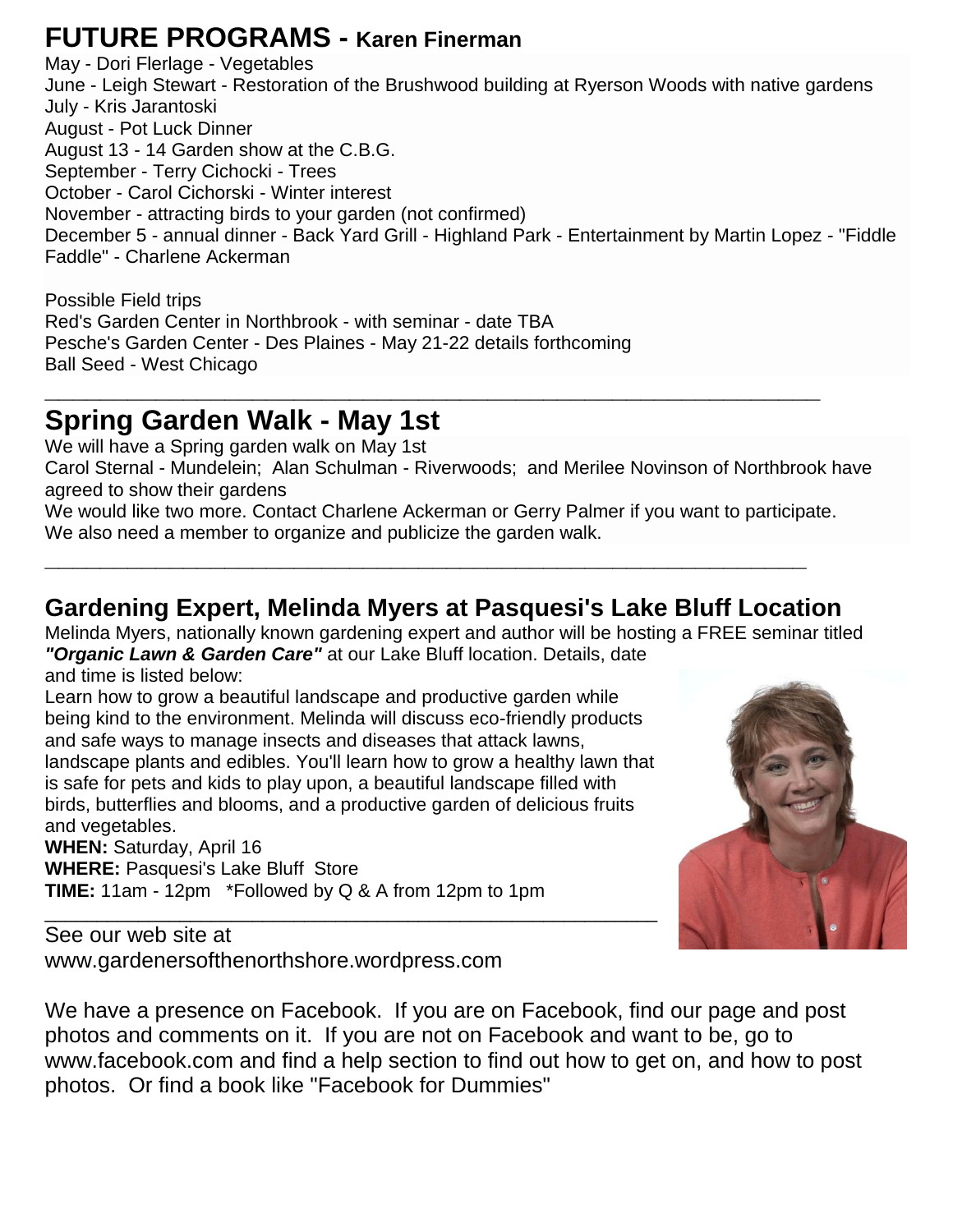### **Melinda's Gardening How-To: Managing Pests on Indoor Plants - Pasquesi Lake Bluff**

#### *written by Gardening Expert, Melinda Myers*

You've packed away the holiday decorations, rearranged the furniture and finally have time to focus on your indoor plants. You may notice some yellowing, spotting or speckling on the leaves or a few insects that have taken up residence on your favorite indoor plant. Don't despair. Instead, invest a bit of time and effort managing these problems and keeping your plants looking their best.

#### **Common Symptoms, Possible Causes and Solutions**

#### **\* Yellow leaves**

CAUSE: Too much or not enough water is the most common reason.

SOLUTION: Water thoroughly and as recommended on the plant tag. Watering frequency will vary with the type of plant, potting mix used, indoor temperature, humidity and light.

\*Move plants to a container with drainage holes if needed.

\*Pour off excess water that collects in the saucer or make your job easier and improve plant growth with a humidity tray.

#### **\* Edges of Leaves turn brown**

CAUSE: Not enough water, root rot from overwatering, over fertilization, fluoride in water, salts in softened water.

SOLUTION: Adjust watering as needed (see above). Only fertilize actively growing plants with a dilute solution of houseplant fertilizer. This is usually March through November unless you're growing plants under artificial lights or in very high light conditions. Use rain water or water collected from dehumidifier that has not been cleaned with toxic chemicals to avoid fluoride and salt damage.

#### **\* Spots on leaves**

CAUSE: Fungal or Bacterial disease.

SOLUTION: Remove infected leaves and stems. Adjust watering. This is often enough to restore plant's health allowing it to overcome the disease. Avoid water on the foliage and drafts of hot and cold air while providing enough space for adequate airflow around each plant.

#### **Common Insect Pests, their symptoms and control**

#### **\* Fungus gnats**

IDENTIFY: These annoying insects are often mistaken for tiny fruit flies as they flit around the house. They feed on organic matter in the soil and are more annoying to us than harmful to the plants. CONTROL:

\*Allow the potting mix to go slightly drier than normal.

\*Use Summit Mosquito Bits® labeled for fungus gnat control. Sprinkle this product on the soil surface or mix with potting mix prior to planting. The active ingredient is Bacillus thuringiensis israelensis. This naturally occurring bacterium only kills larvae of fungus gnats, black flies and mosquitoes. It's safe for people & pets. \*And always be sure to read and follow label directions whether using natural or synthetic pesticides.

#### **\* Aphids**

IDENTIFY: These small tear drop shaped insects suck plant juices causing the leaves to yellow, brown, wilt or become distorted. They secrete a clear sticky substance known as honeydew. CONTROL:

\*Place plants in the sink or tub and knock the insects off the plant with a strong blast of water.

\*Follow with several applications of insecticidal soap, NEEM or horticulture oil labeled for use on

houseplants. Repeat applications may be needed. These are safe for pets and people.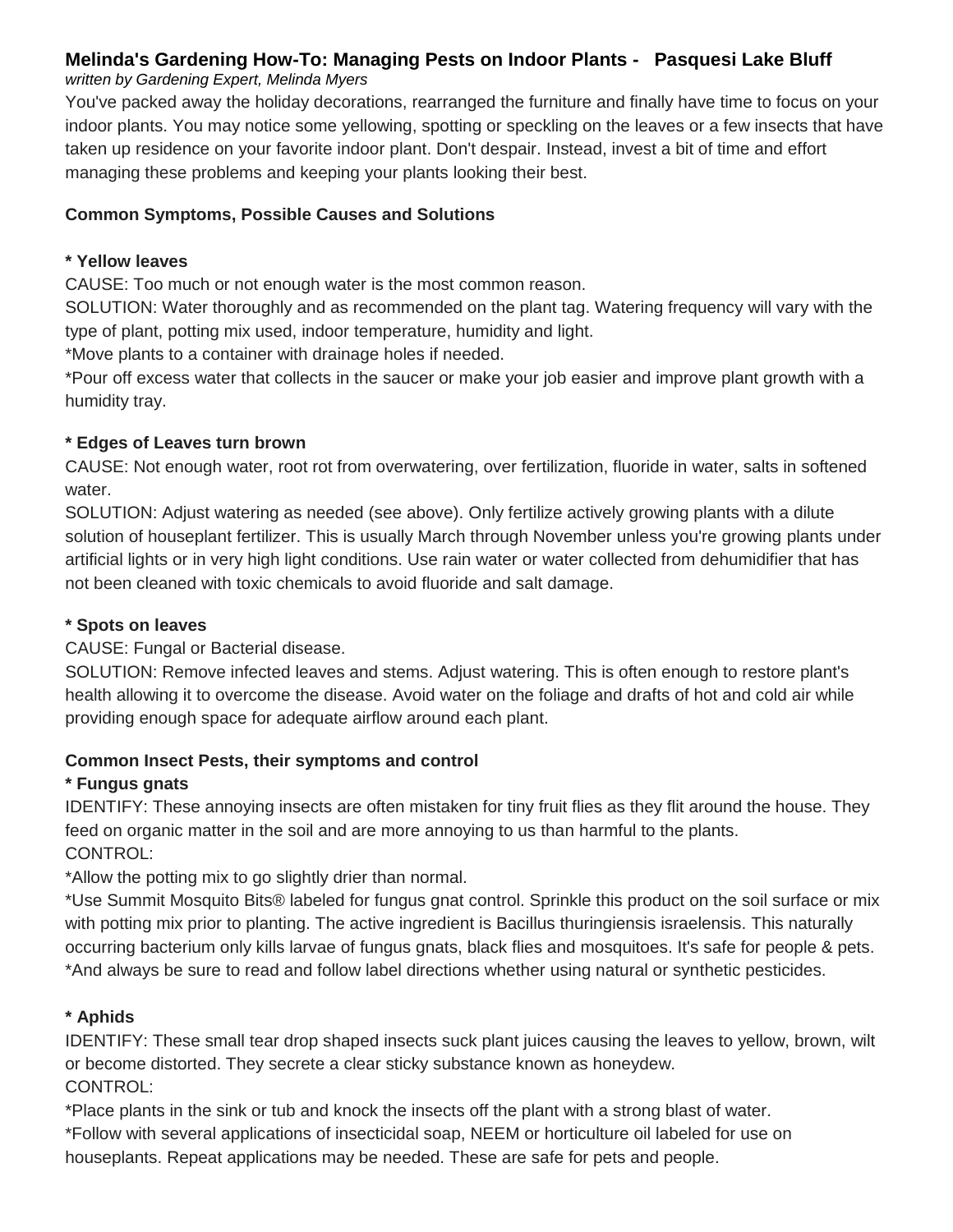\*Bonide systemic houseplant insect control is applied to the soil, absorbed by the plant and provides weeks of control. It also contains fertilizer. Keep treated plants out of the reach of pets and children that like to graze on your indoor plants.

\*And always be sure to read and follow label directions whether using natural or synthetic pesticides.

#### **\* Mites**

IDENTIFY: These tiny pests are relatives of spiders. Most gardeners notice the damage before spotting the tiny pests that require a hand lens to see. Damage includes a speckling of the leaves, yellowing and browning. These pests also secrete the clear sticky substance called honeydew. Shake a leaf over a white piece of paper for easier detection.

CONTROL: Same as aphids. Repeat applications are usually needed.

#### **\* Scale**

IDENTIFY: Hard bumps that can be scraped off the stems and leaves. These insects also secrete honeydew.

CONTROL: Start by gently removing the hard-shelled adult scale using your fingernail or old toothbrush. Then treat the nearly invisible clear nymphs (immature stage of scale) as you would aphids. Persistence is key to success. Continue to monitor, control the adults as they appear and treat the clear immature scale.

#### **\* Mealybugs**

IDENTIFY: Cottony masses on stems, leaves and area where the leaves join the stem are usually a soft scale known as mealybugs. They suck plant juices and secrete honeydew.

CONTROL: Start by dissolving the cottony cover and killing the insects and eggs below. Touch each cottony mass with a cotton swab dipped in alcohol. Then treat the clear nymphs (immature stage of mealybugs) as you would aphids.

#### **\* Whitefly**

IDENTIFY: Clouds of tiny white fly-like insects can be found resting on your plants. Shake a stem and watch them fly away. They cause similar damage as aphids and mites.

CONTROL: Yellow sticky traps can help reduce populations and subsequent damage to the plants. Follow recommendations under aphids if greater control is desired. Persistence is essential for controlling with pest.

Written by gardening expert, Melinda Myers. Melinda Myers is a nationally recognized gardening expert with more than 30 years of horticulture experience. She is a wealth of knowledge and we are pleased to share Melinda's Gardening How-To with you!

### **Poem read by Charlene and Gerry at our December Banquet**

If you plant honesty, you will reap trust If you plant goodness, you will real friends If you plant humility, you will reap greatness If you plant perseverance, you will reap contentment If you plant consideration, you will reap perspective If you plant hard work, you will reap success If you plant forgiveness, you will reap reconciliation

So be careful what you plant now: It will determine what you reap later. Think about this for a minute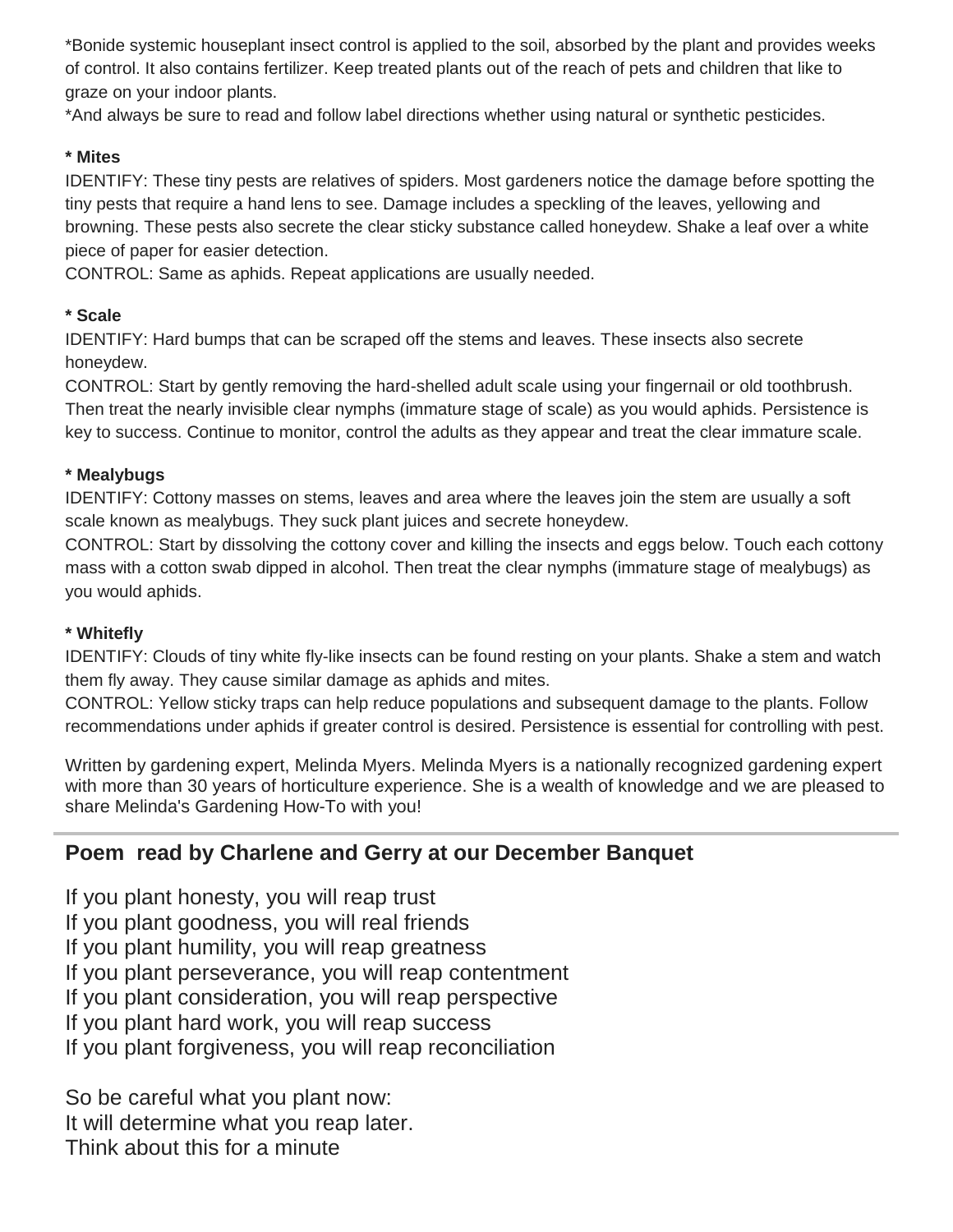## **GARDEN PANTS PHOTO GALLERY**



**GNS board at December Banquet- Marty Winn, Charlene Ackerman, Gerry Palmer, Heddi Schellbach, David Levine, Merilee Novinson Stephanie Girardi and Karen Finerman not pictured**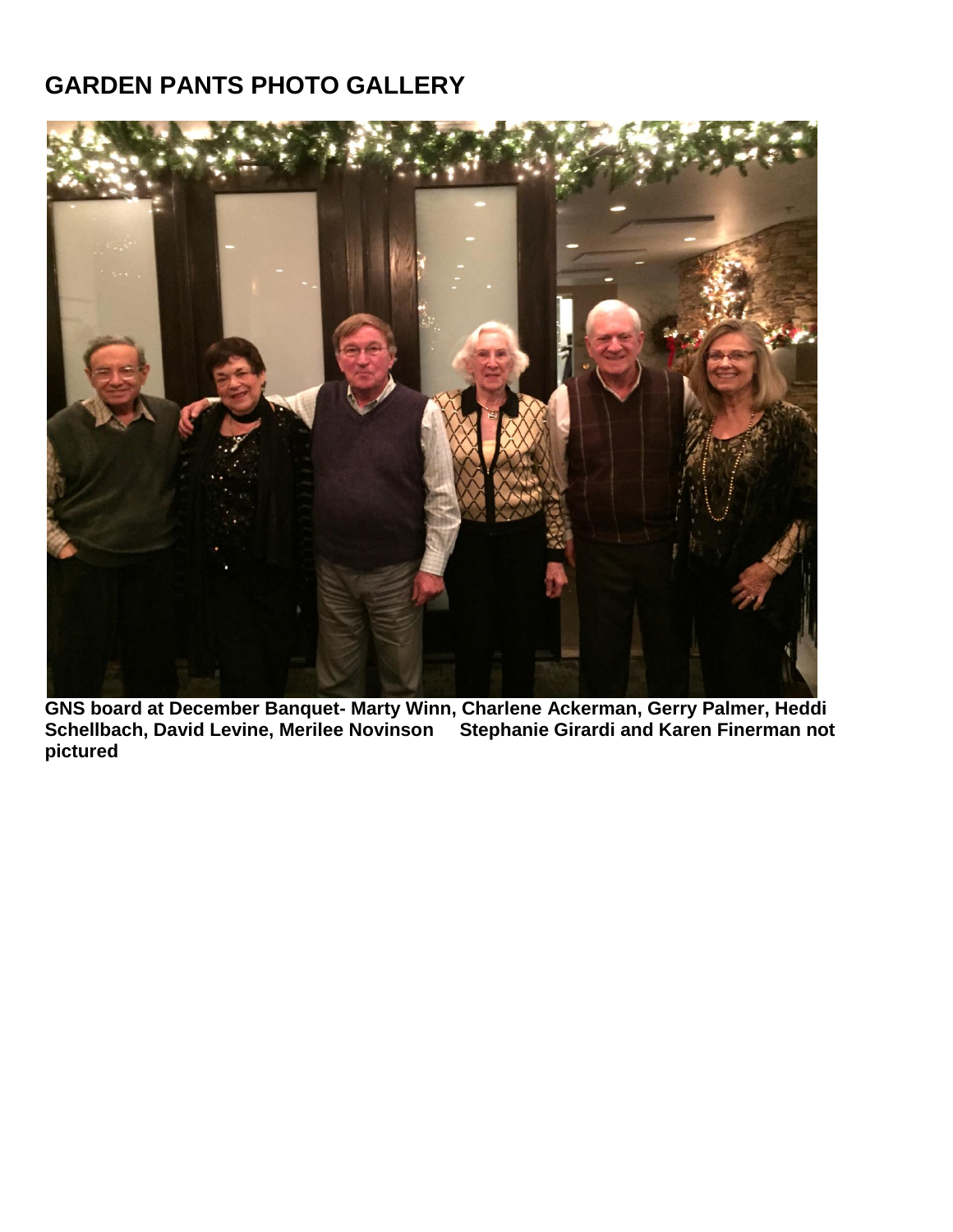

 **Charlene at art gallery in Boca Raton Florida**



**Hibiscus tree blooming indoors in winter** *Charlene Ackerman* **Charlene Ackerman**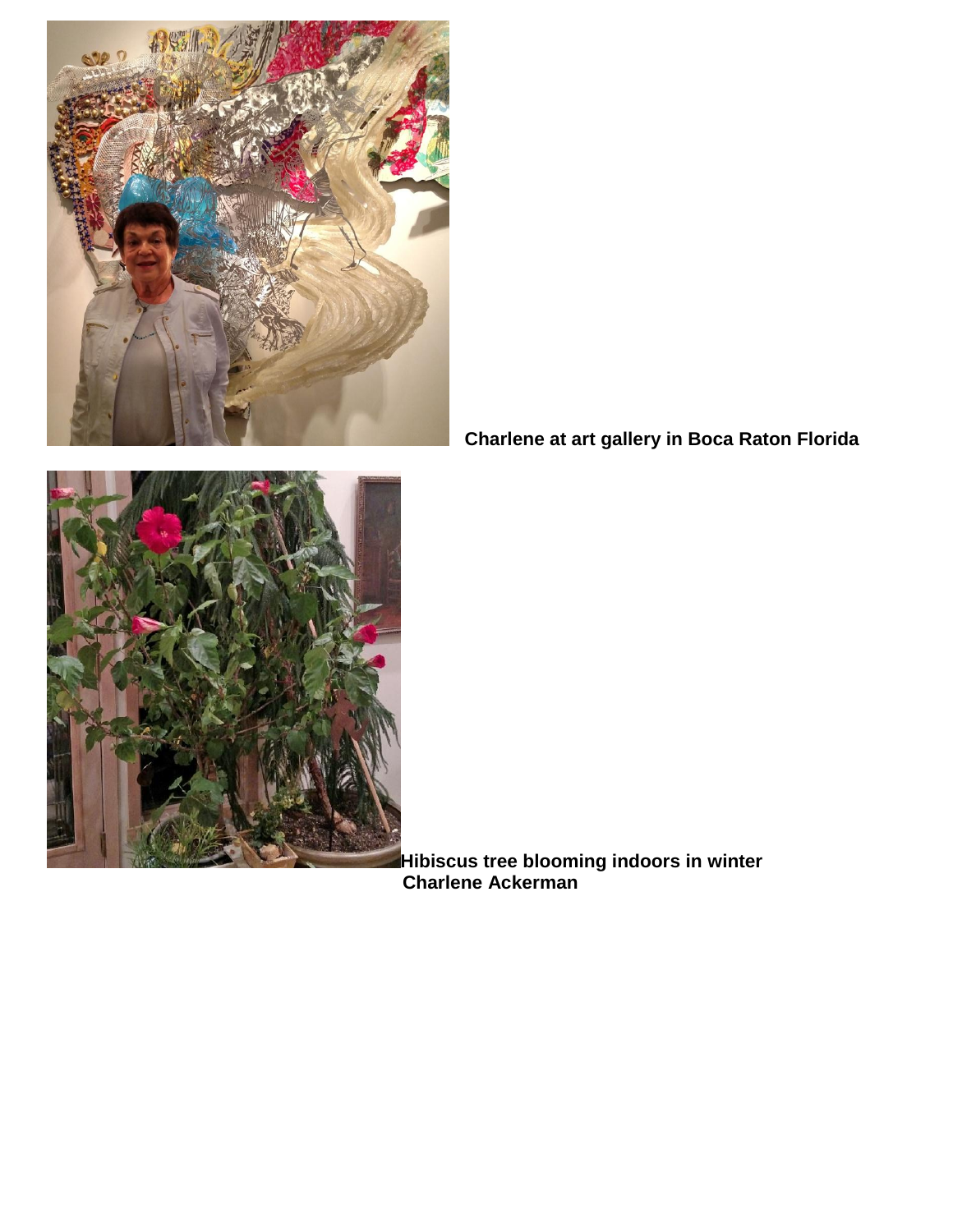

**Utah flower # 1 "what is this" - Jane Bareng Werner**



**Utah Flower #2 Jane Bareng Werner**